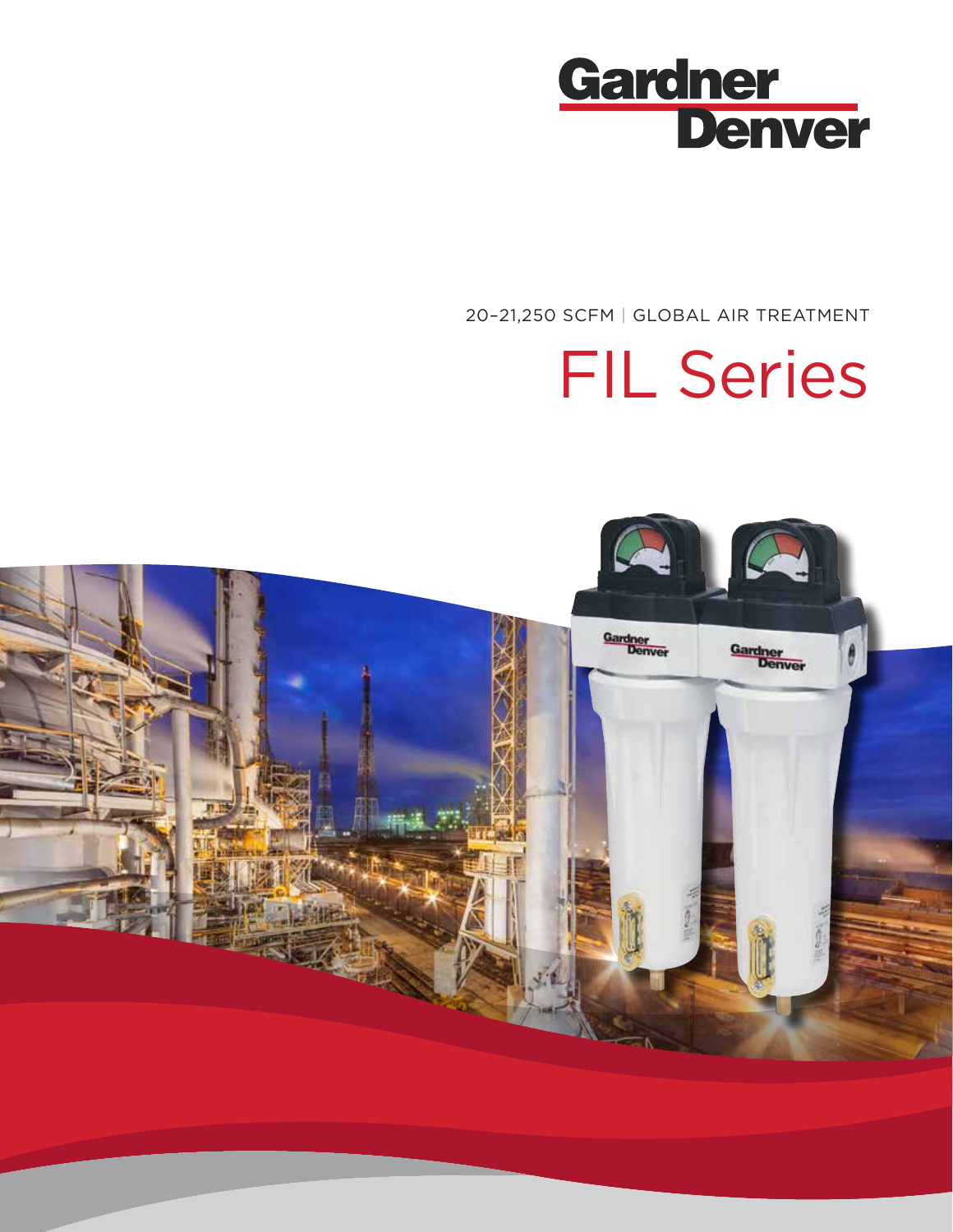# World Class Filtration

FIL Series Filters provide your compressed air system with premium quality filtration for the three typical contaminant types

- Solid particles come from ambient air contaminants like dust and from rusted, oxidized pipework. They will cause pneumatic equipment to malfunction, cause instrument and control failures, and contaminate end products.
- Condensed water droplets come from the humidity in ambient air. Water will oxidize pipework and pneumatic equipment, ruin paint finishes and end products.
- Liquid oil and oil vapors are introduced by compressor lubricants and by hydrocarbon vapors present in ambient air. Oil-free compressed air is particularly important in food and pharmaceutical processes.



# Comply with Pressure Vessel Directives Worldwide

FIL Series Filters utilize housings which conform to most major pressure vessel directives in the Americas, Europe, and Asia.

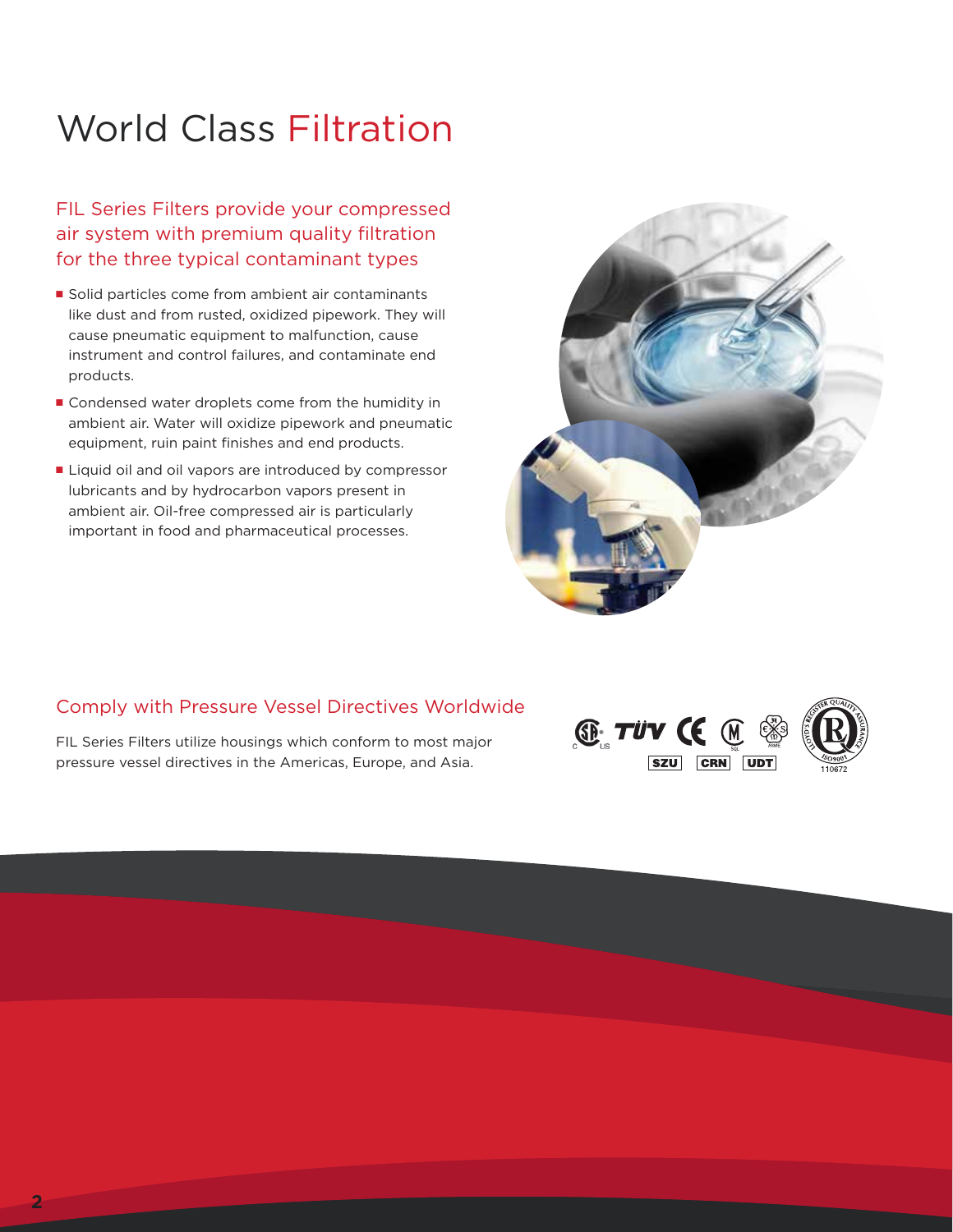# Innovative Features

# An Innovative Design for all Applications

### 1 Slide Indicator

- Standard on 20-60 scfm models
- Changes color based on differential pressure

## 2 Gauge

- Standard on 100-21,250 scfm models
- Dual gauge face allows housings to be mounted in any flow direction
- Indicates element change-out based on differential pressure
- Large easy-to-read gauge face
- Remote mounting possible

### 3 Simple Maintenance

- 1/8" turn, self-locking bayonet head to bowl connection (up through 1" connection sizes)
- Audible warning by escaping air if housing is not depressurized before disassembly
- Ribbed bowls allow use of C-spanner
- Color-coded elements for easy identification

### 4 Modular Housings Save Space and Time

- Standard on 20-780 scfm models
- Large flow paths reduce pressure drop
- Chromated and epoxy powder painted (interior and exterior) add durability and corrosion resistance
- MWP 300 psig (21 bar)
- Can be mounted for left or right entry
- High-quality aluminum, zinc, and steel materials

### 5 Internal Automatic Drains

- Reliable discharge of condensate
- Pilot operated, pneumatically actuated, particulate-resistant mechanism
- Viton seals and inlet screen for additional protection

### 6 Element Grades Offer Superior Filtration

- Large effective surface areas ensure high capture rates
- Large open areas minimize pressure drop
- Silicone-free, withstand temperatures to 150° F (66° C)
- Push-on elements for quick replacement
- Corrosion resistant, stainless steel cores

2

3

Gardner

**Denver** 

1 4 4 4 4 4 4 4 4 4 4 4  $\pm$  1  $\pm$  1  $\pm$  1  $\pm$  1  $\pm$  1  $\pm$  1  $\pm$  1  $\pm$  1  $\pm$  1  $\pm$  1  $\pm$  1  $\pm$  1  $\pm$  1  $\pm$  1  $\pm$  1  $\pm$  1  $\pm$  1  $\pm$  1  $\pm$  1  $\pm$  1  $\pm$  1  $\pm$  1  $\pm$  1  $\pm$  1  $\pm$  1  $\pm$  1  $\pm$  1  $\pm$  1  $\$ 

Gardner<br>Denver

6

5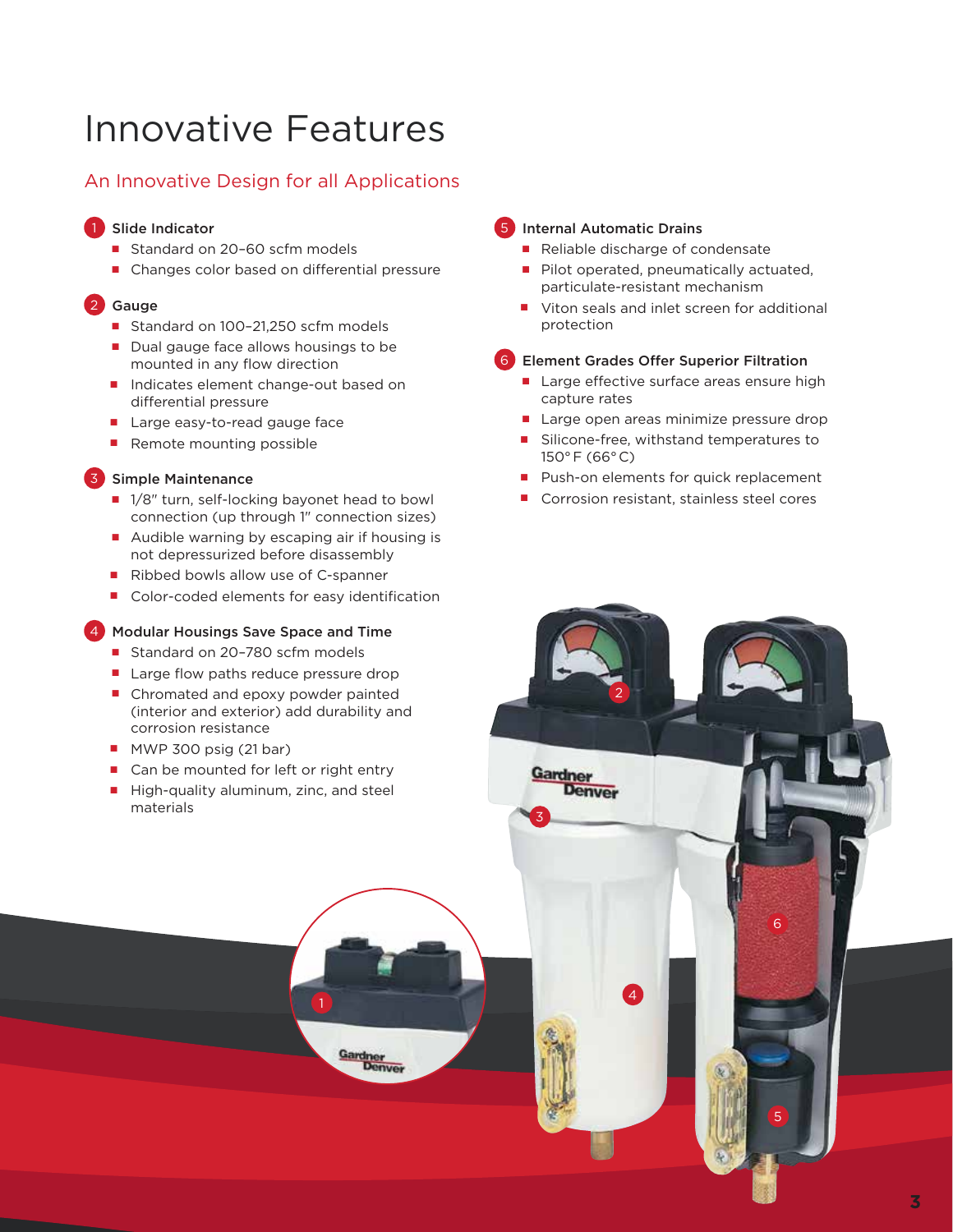# Filter Element Grades

# Filter Elements for all Grades of Filtration

Compressed air systems continually challenge filtration with moisture, solid particulates, and liquid oil or oil vapors. FIL Series filter elements represent stateof-the-art filter designs which allow for custom filtration at every installation.

- Inside-to-out air flow maximizes filtration efficiency
- Two-stage filtration ensures long element life
- Stainless steel inner and outer cores add structural integrity
- Uniquely blended coalescing fiber media design
- Coated foam sleeves provide protection against chemical attack
- 100% silicone free, withstand temperatures to 150°F (66°C)



#### Grade A - Water Separator

Installation: after an air compressors' (or a standalone) aftercooler.

Design: One-stage filtration with two stainless steel orifice tubes. Labyrinth style air flow path removes liquid water by forcing abrupt directional changes.

Performance\*: Handles bulk liquid inlet loads to 30,000 ppm w/w and provides 10 micron solid particulate separation. Efficient to flows as low as 5% of rated flow.



#### Grade B - Separator/Filter

Installation: after an air compressors' (or a standalone) aftercooler or as a prefilter to a refrigerated dryer.

Design: Two-stage filtration with first stage of two stainless steel orifice tubes which remove bulk liquids and solid particulates to 10 micron. Second stage has in-depth coalescing fiber media which captures solid particulates to 3 micron.

Performance\*: Handles bulk liquid inlet loads to 25,000 ppm w/w and provides 3 micron solid particulate filtration.



#### Grade C - General Purpose Filter

Installation: 1 micron particulate prefilter for refrigerated dryers and high efficiency oil removal filters.

Design: Two-stage filtration with a first stage of multiple layers of fiber media which pre-filter the air.

Second stage has in-depth coalescing fiber media which coalesces oil aerosols and removes finer particulates to 1 micron.

Performance\*: Handles bulk liquid inlet loads to 2,000 ppm w/w, provides 1 micron solid particulate filtration and oil removal to 1 ppm.



#### Grade D - Dry Particulate Filter

Installation: Dry, solid particulate afterfilter for heatless desiccant dryers

Design: Two-stage filtration with life-prolonging outside/ in air flow with first stage of alternate layers of fiber media and a media screen capturing large particulates.

Second stage captures finer particulates. Not designed for any liquid loading.

Performance\*: Provides 1 micron solid particulate filtration of desiccant dust.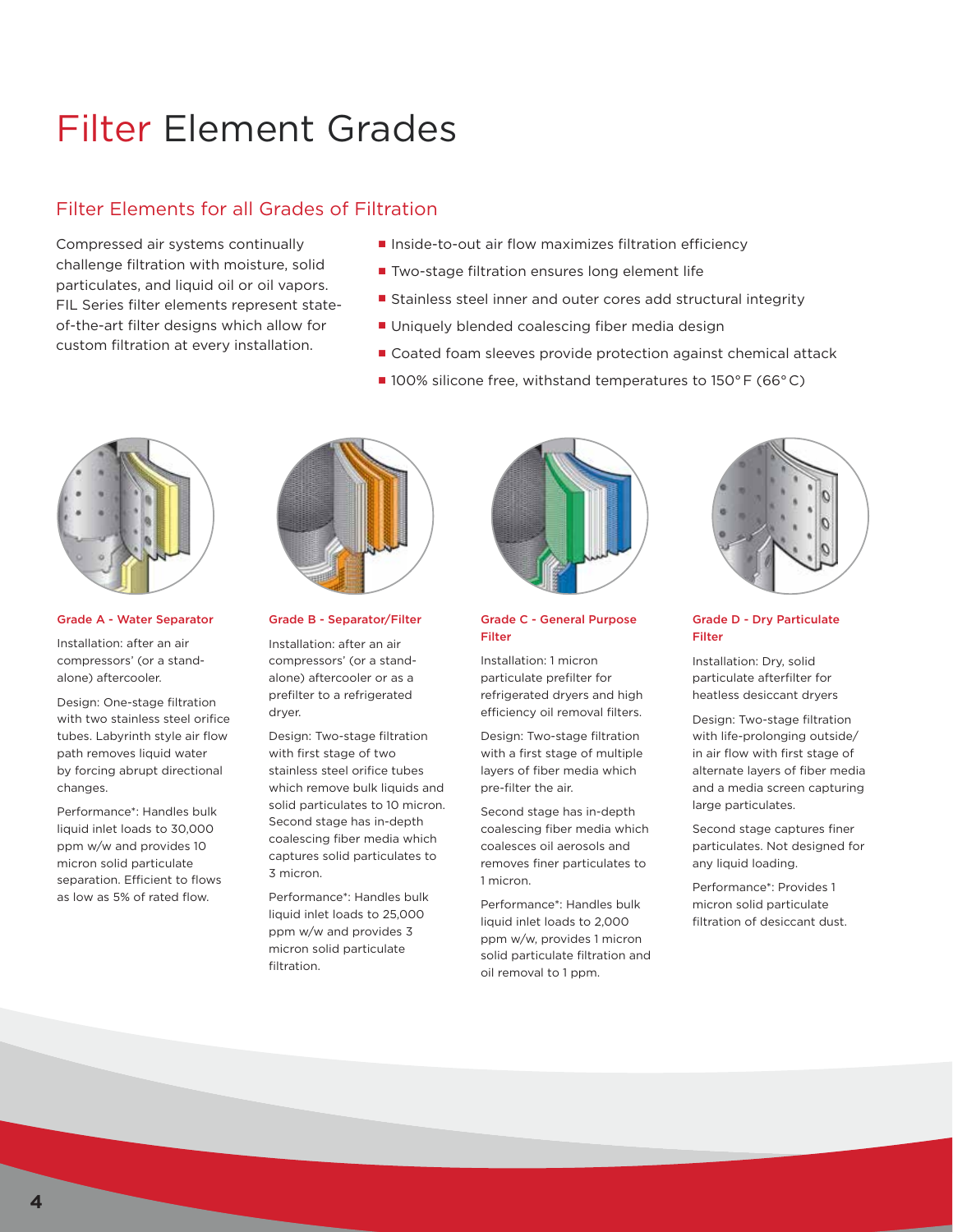





#### Grade E - High Efficiency Oil Removal Filter

Installation: Prefilter to desiccant and membrane dryers, afterfilter to refrigerated dryers and standalone oil removal at the pointof-use of compressed air.

Design: Two-stage filtration with a first stage of multiple layers of fiber media which prefilter the air. Second stage has in-depth coalescing fiber media which coalesces oil aerosols. Includes an outercoated, closed cell foam sleeve.

Performance\*: Handles bulk liquid water inlet loads to 1,000 ppm w/w and provides 0.008 ppm oil aerosol removal and 0.01 micron solid particulate separation.



#### Grade F - Maximum Efficiency Oil Removal Filter

Installation: Prefilter to desiccant and membrane dryers with a Grade C prefilter, oil-free air applications.

Design: Two-stage filtration with a first stage of a coated, closed-cell foam sleeve which acts as a prefilter and flow disperser. Second stage has in-depth coalescing fiber media which coalesces fine oil aerosols. Includes an outercoated, closed cell foam sleeve.

Performance\*: Handles bulk liquid water inlet loads to 100 ppm w/w and provides 0.0008 ppm oil aerosol removal and 0.01 micron solid particulate separation.

#### Grade G - Oil Vapor Removal Filter

Installation: Afterfilter to high efficiency liquid oil removal filters for true oil-free applications.

Design: Two-stage filtration with a generously-sized first stage of a stabilized bed of carbon particles which remove the majority of the oil vapor. Second stage has multiple layers of fiber media with bonded microfine carbon particles which remove the remaining oil vapors. Includes an outer-coated, closed cell foam sleeve which prevents fiber migration.

Performance\*\*: No liquid should be present at filter inlet. Provides 0.003 ppm w/w oil (as a vapor) removal and 0.01 micron solid particulate separation.

\* Filter efficiencies have been established in accordance with CAGI standard ADF400 and are based on 100° F (38° C) inlet temperature

\*\* Filter efficiency has been established in accordance with CAGI standard ADF500 and is based on 100° F (38° C) inlet temperature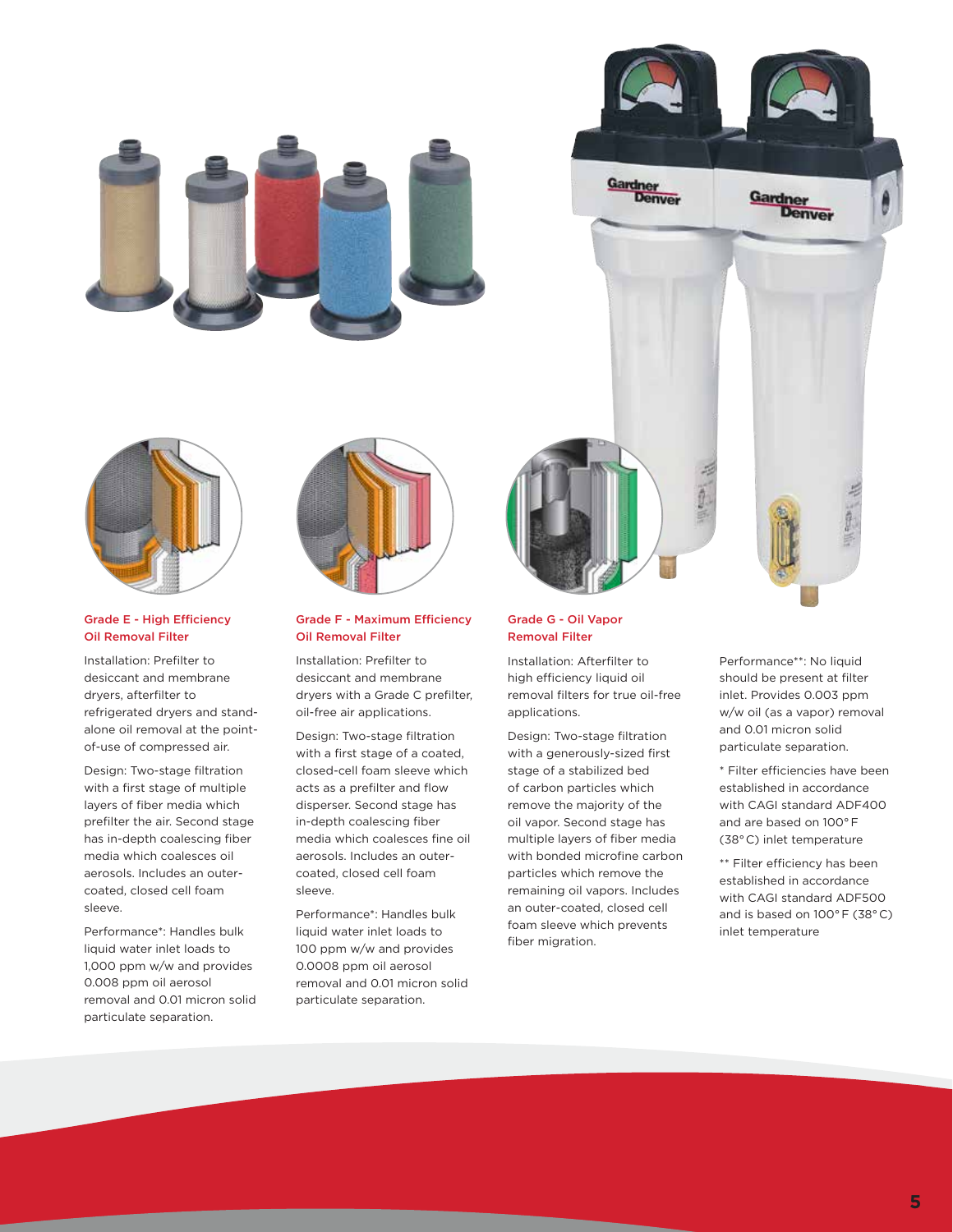# ISO 8573.1 Quality Classes

ISO 8573.1 was developed in 1992 by ISO (International Organization for Standardization) to help plant engineers specify desired compressed air quality globally by providing "Quality Classes" for solid particulates, humidity and oil. Quality classes provide engineers with an internationally accepted unit of measure. A typical pharmaceutical plant, for example, would have a compressed air specification of ISO Quality Classes 1.2.1. This is equivalent to 0.1 micron solid contaminants, -40° F (-40° C) dew point, and 0.008 ppm (0.01 mg/m<sup>3</sup>) oil content filtration.

No matter what language is spoken and what unit of measure is used, using ISO 8573.1 Air Quality Classes ensures that your factory will get the compressed air quality you specified.

| <b>QUALITY</b><br><b>CLASSES</b> | SOLID CONTAMINANTS<br>(MAX. PARTICLE SIZE)<br><b>MICRONS</b> | <b>MAXIMUM PRESSURE</b><br>DEW POINTS °F (°C) | MAXIMUM OIL CONTENT<br>(DROPLETS, AEROSOLS, VAPOR)<br>PPM W/W (MG/M3) |
|----------------------------------|--------------------------------------------------------------|-----------------------------------------------|-----------------------------------------------------------------------|
|                                  | 0.1                                                          | $-94(-70)$                                    | 0.008(0.01)                                                           |
|                                  |                                                              | $-40$ ( $-40$ )                               | 0.08(0,1)                                                             |
| 3                                | 5                                                            | $-4$ ( $-20$ )                                | 0.8(1)                                                                |
|                                  | 15                                                           | 38(3)                                         | 4(5)                                                                  |
|                                  | 40                                                           | 45(7)                                         | 21(25)                                                                |
|                                  |                                                              | 50(10)                                        |                                                                       |



#### SEVEN FILTRATION GRADES PROVIDE ISO 8573.1 STANDARD AIR QUALITY

|                     |                                   |                                                  | <b>FILTRATION'</b>                                   | ISO 8573.1<br><b>QUALITY CLASSES</b> |                |                |  |
|---------------------|-----------------------------------|--------------------------------------------------|------------------------------------------------------|--------------------------------------|----------------|----------------|--|
| <b>FILTER GRADE</b> | <b>DESCRIPTION</b>                | <b>WATER</b><br>DROPLETS <sup>2</sup><br>PPM W/W | <b>SOLID</b><br><b>PARTICULATES</b><br><b>MICRON</b> | OIL<br><b>REMOVAL</b><br>PPM W/W     | <b>SOLIDS</b>  | <b>OIL</b>     |  |
|                     | Water Separator                   | 30,000                                           |                                                      | $\overline{\phantom{a}}$             | ۰.             |                |  |
| B                   | Separator/Filter                  | 25,000                                           | 3                                                    | 5                                    | 3              | 5              |  |
|                     | General Purpose                   | 2,000                                            |                                                      |                                      | $\overline{2}$ | $\overline{4}$ |  |
|                     | Dry Particulate                   | $\overline{\phantom{a}}$                         |                                                      | $\sim$                               | $\overline{2}$ | ٠              |  |
|                     | High Efficiency Oil<br>Removal    | 1,000                                            | 0.01                                                 | 0.008                                | $\mathbf{1}$   |                |  |
|                     | Maximum Efficiency<br>Oil Removal | 100                                              | 0.01                                                 | 0.0008                               | 1              |                |  |
| G                   | Oil Vapor Removal                 | $\overline{\phantom{a}}$                         | 0.01                                                 | 0.003                                |                |                |  |

1)Tested to CAGI ADF400 & ADF500. 2)Maximum inlet liquid load.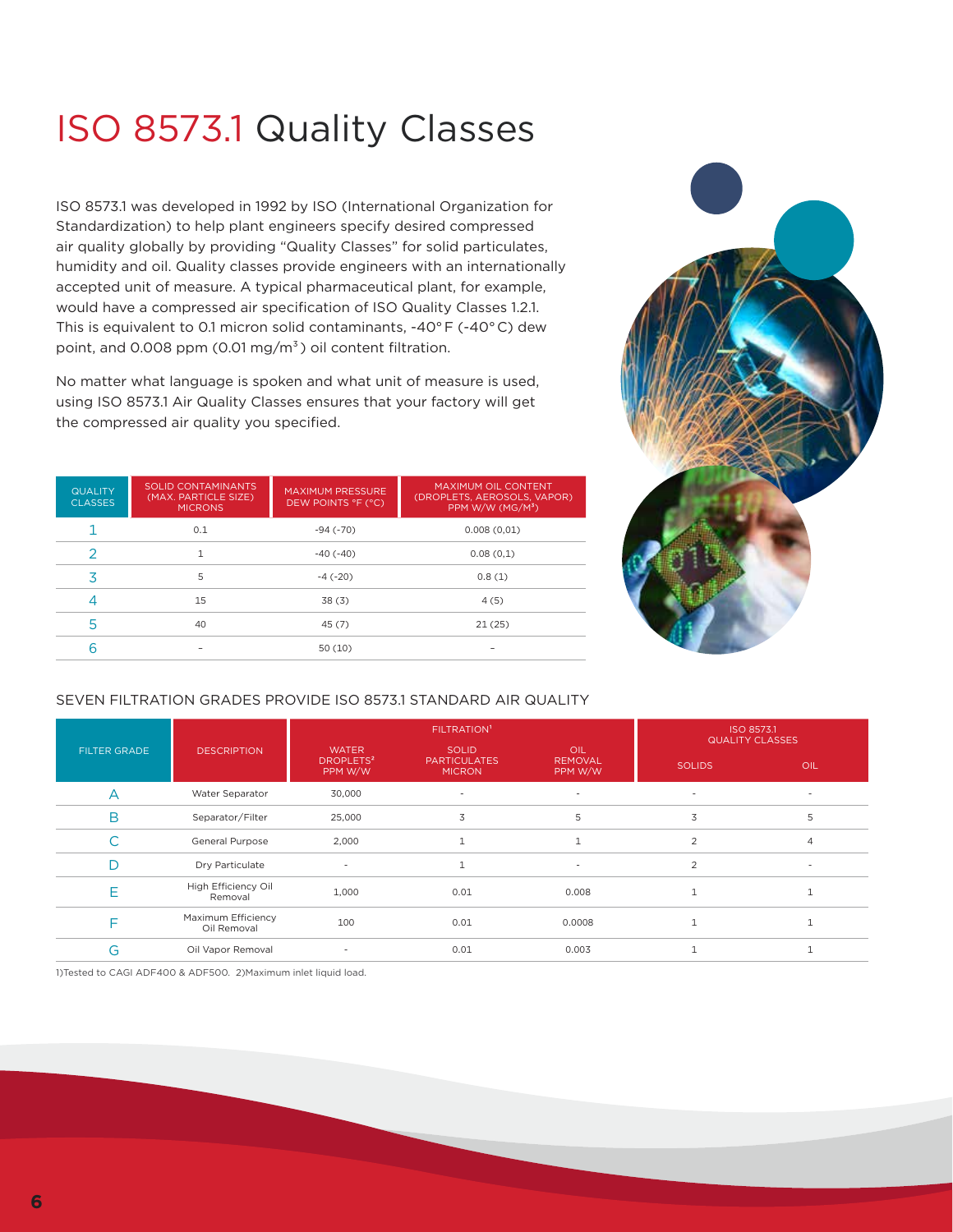# Create a Custom Air Treatment System



Maximize system air quality by choosing the combination of